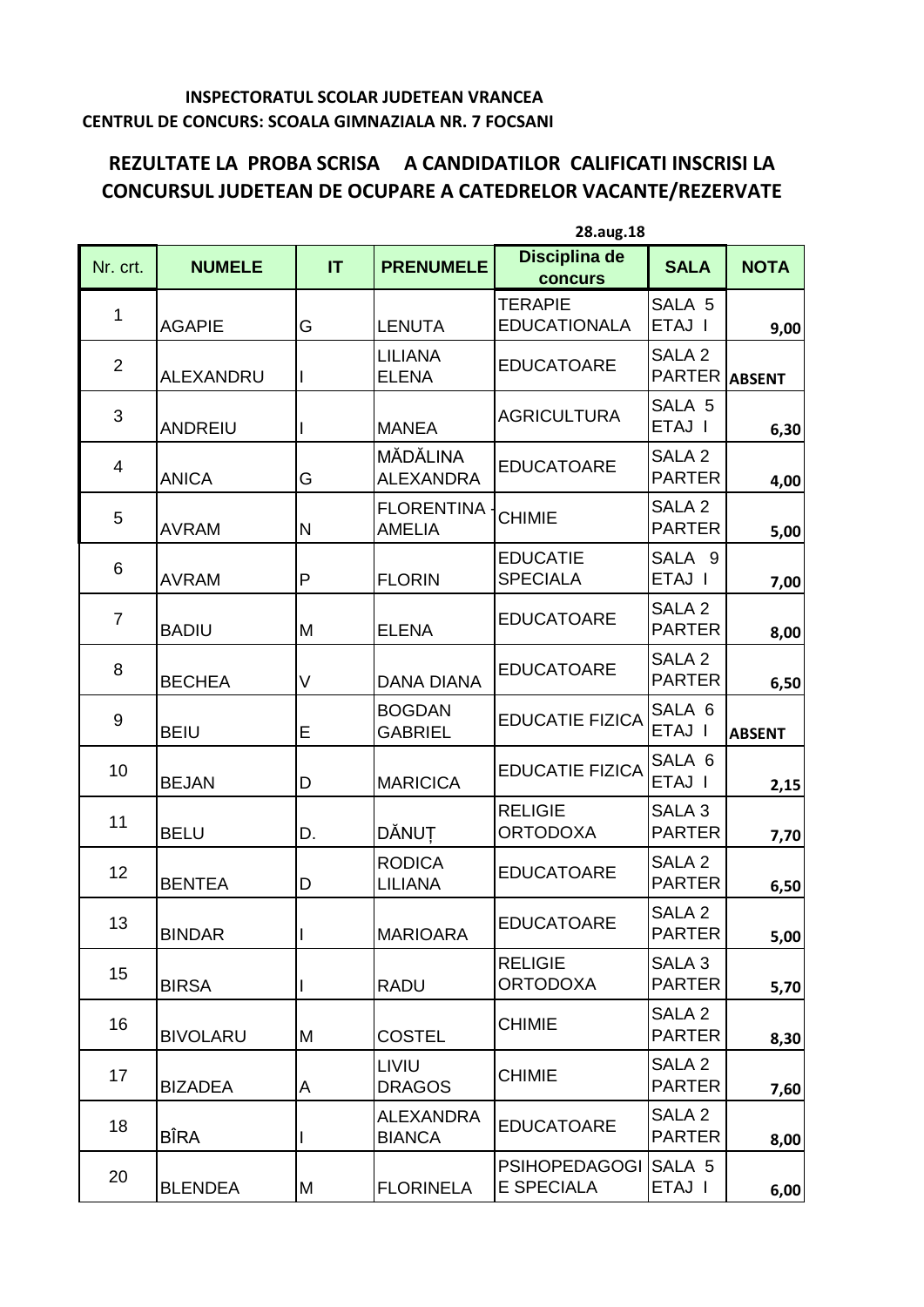| 21 | <b>BOTGROS</b>   | P | VASILICĂ                            | <b>PIP MECANICA</b>                   | SALA 9<br>ETAJ I                   | 8,20          |
|----|------------------|---|-------------------------------------|---------------------------------------|------------------------------------|---------------|
| 22 | <b>BOUBĂTRÎN</b> | N | <b>IRINA</b>                        | <b>INVATATORI</b>                     | SALA 5<br>ETAJ I                   | 7,65          |
| 24 | <b>BRATU</b>     | V | <b>VIRGINICA</b>                    | <b>INVATATORI</b>                     | SALA 5<br>ETAJ I                   | 6,90          |
| 25 | <b>BUCATARU</b>  | J | <b>OCTAVIAN</b><br><b>ION</b>       | <b>EDUCATIE FIZICA</b>                | SALA <sub>7</sub><br>ETAJ I        | 4,40          |
| 28 | <b>CABA</b>      | S | <b>ROXANA</b>                       | <b>CHIMIE</b>                         | SALA <sub>2</sub><br><b>PARTER</b> | 3,00          |
| 29 | <b>CEAUSOGLU</b> | Ν | <b>GRETA</b><br><b>CARMEN</b>       | <b>MATEMATICA</b>                     | SALA 6<br>ETAJ I                   | 6,00          |
| 30 | <b>CHERCIU</b>   | V | <b>AURICA</b>                       | <b>FRANCEZA</b>                       | SALA 4<br><b>PARTER</b>            | 7,30          |
| 31 | <b>CHIRIAC</b>   | С | <b>CAMELIA</b>                      | <b>LIMBA ENGLEZA</b>                  | SALA 8<br>ETAJ I                   | 7,00          |
| 32 | <b>CHIRILA</b>   |   | <b>MIOARA</b>                       | <b>INVATATORI</b>                     | SALA 5<br>ETAJ I                   | 8,30          |
| 33 | <b>CIOAREC</b>   | V | LAURENȚIU                           | <b>EDUCATIE</b><br><b>TEHNOLOGICA</b> | SALA 9<br>ETAJ I                   | 6,10          |
| 34 | <b>CIRIBASA</b>  |   | <b>GABRIEL</b>                      | <b>INFORMATICA</b>                    | SALA 4<br><b>PARTER</b>            | 6,30          |
| 35 | <b>COCIOABĂ</b>  | Μ | <b>PETRUȚA</b>                      | <b>EDUCATOARE</b>                     | SALA <sub>2</sub><br><b>PARTER</b> | 8,00          |
| 36 | <b>COFOREA</b>   | P | <b>DANIELA</b>                      | <b>CULTURA CIVICA</b>                 | SALA <sub>7</sub><br>ETAJ I        | <b>ABSENT</b> |
| 37 | <b>COMAN</b>     |   | <b>CRISTINA</b>                     | <b>EDUCATOARE</b>                     | SALA <sub>2</sub><br><b>PARTER</b> | 7,00          |
| 38 | <b>COROAMA</b>   |   | <b>NINA</b>                         | <b>EDUCATOARE</b>                     | SALA <sub>2</sub><br><b>PARTER</b> | 5,50          |
| 39 | <b>CRISTIAN</b>  | S | <b>IONELIA -</b><br><b>LOREDANA</b> | <b>EDUCATOARE</b>                     | SALA <sub>3</sub><br><b>PARTER</b> | 6,00          |
| 40 | <b>CROITORU</b>  | G | <b>FLORIN</b>                       | <b>RELIGIE</b><br><b>ORTODOXA</b>     | SALA 3<br><b>PARTER</b>            | 5,90          |
| 42 | <b>DAMIAN</b>    |   | MĂDĂLINA-<br><b>MONICA</b>          | <b>EDUCATOARE</b>                     | SALA <sub>3</sub><br><b>PARTER</b> | 6,00          |
| 43 | <b>DAN</b>       |   | <b>LUMINITA</b>                     | PIP TEXTILE                           | SALA <sub>9</sub><br>ETAJ I        | 5,20          |
| 44 | <b>DANCIU</b>    | N | <b>ALINA</b><br><b>DANIELA</b>      | <b>EDUCATOARE</b>                     | SALA 3<br><b>PARTER</b>            | 8,00          |
|    | <b>CROITORU</b>  |   | <b>CATALIN</b>                      | <b>EDUCATIE FIZICA</b>                | SALA 6<br>ETAJ I                   | 5,60          |
| 45 | <b>DANTIS</b>    | Μ | <b>MIRELA</b>                       | <b>EDUCATIE FIZICA</b>                | SALA <sub>7</sub><br>ETAJ I        | 6,70          |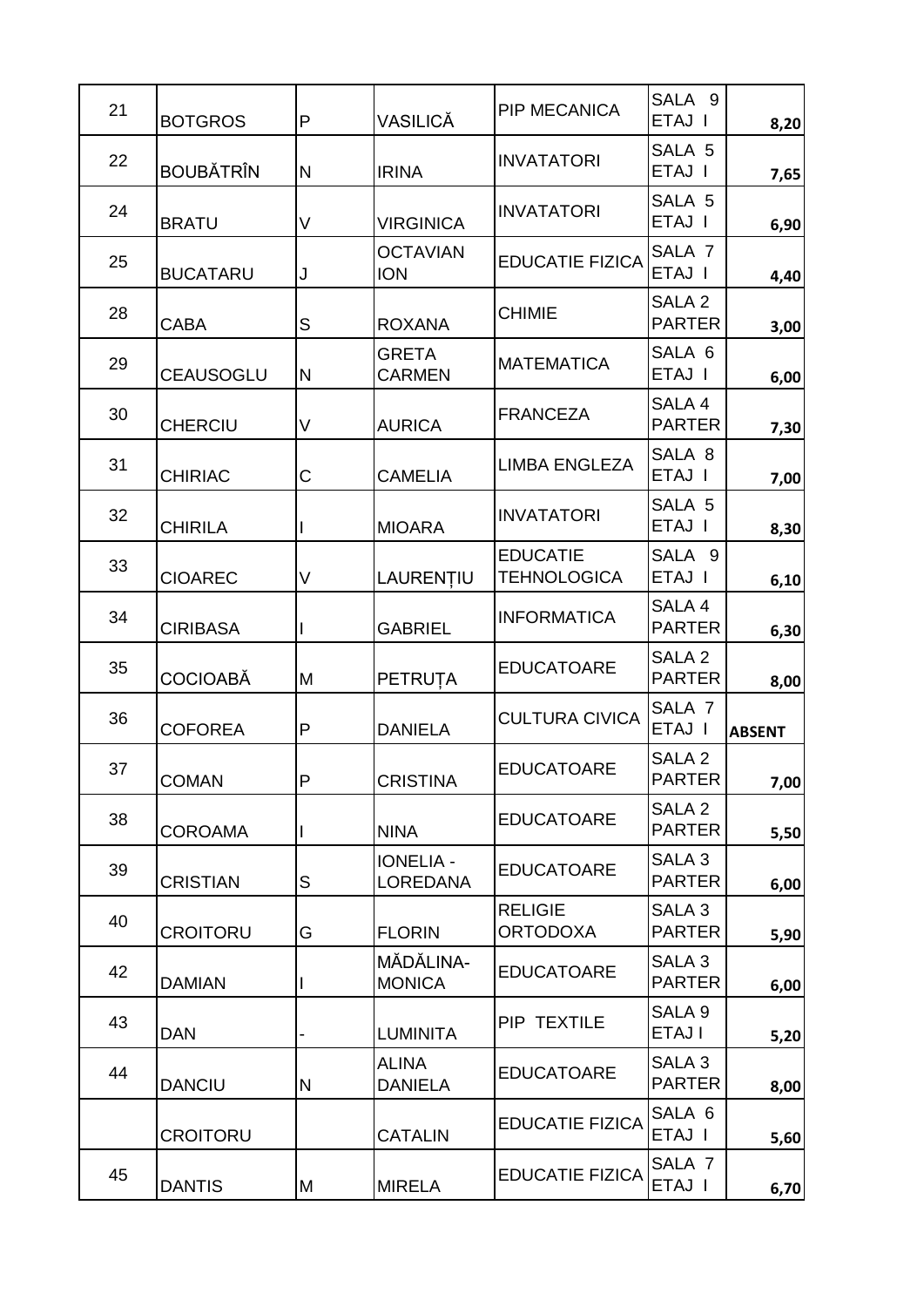| 46 |                   |    |                                    | <b>RELIGIE</b>                      | SALA <sub>3</sub>                  |               |
|----|-------------------|----|------------------------------------|-------------------------------------|------------------------------------|---------------|
|    | DANȚIȘ            | V  | <b>COSMIN ALIN</b>                 | <b>ORTODOXA</b>                     | <b>PARTER</b>                      | 6,00          |
| 47 | <b>DARIE</b>      | G  | <b>ANISOARA</b>                    | <b>MATEMATICA</b>                   | SALA 6<br>ETAJ I                   | 5,50          |
| 48 | DARIE (BADIU)     | С  | <b>LOREDANA</b><br><b>MARIANA</b>  | <b>FRANCEZA</b>                     | SALA 4<br><b>PARTER</b>            | 5,00          |
| 49 | <b>DASCĂLU</b>    | D  | <b>FLORIN</b>                      | <b>EDUCATIE FIZICA</b>              | SALA <sub>7</sub><br>ETAJ I        | 3,50          |
| 52 | <b>DOBRE</b>      | A  | <b>DAN</b><br>LAURENTIU            | <b>EDUCATIE FIZICA</b>              | SALA <sub>7</sub><br>ETAJ I        | 2,60          |
| 57 | <b>DRAGOMIR</b>   | S  | <b>MARIANA</b>                     | <b>INVATATORI</b>                   | SALA 5<br>ETAJ I                   | 5,50          |
| 58 | <b>DRAGONCEA</b>  | T  | <b>TOMA</b>                        | PIP COND.AUTO                       | SALA 8<br>ETAJ I                   | 8,00          |
| 60 | <b>DRAGU</b>      |    | OANA -<br><b>DANIELA</b>           | <b>EDUCATOARE</b>                   | SALA <sub>3</sub><br><b>PARTER</b> | 5,50          |
| 61 | <b>DUMITRACHE</b> | V  | <b>CĂTĂLIN</b><br><b>IULIAN</b>    | <b>EDUCATIE FIZICA</b>              | SALA <sub>7</sub><br>ETAJ I        | 6,40          |
| 62 | <b>ENACHE</b>     |    | <b>RAMONA</b>                      | <b>EDUCATOARE</b>                   | SALA <sub>3</sub><br><b>PARTER</b> | 5,50          |
| 63 | <b>ENACHE</b>     |    | <b>JEAN SORIN</b>                  | <b>ISTORIE</b>                      | SALA 9<br>ETAJ I                   | 5,00          |
| 64 | <b>ENE</b>        | AL | <b>CARMEN -</b><br><b>MARIA</b>    | <b>LIMBA ROMANA</b>                 | SALA 6<br>ETAJ I                   | 5,10          |
| 68 | <b>FRANCIUC</b>   | Μ  | <b>ANDRA-</b><br><b>MARIA</b>      | <b>CULTURA CIVICA</b>               | SALA <sub>7</sub><br>ETAJ I        | <b>ABSENT</b> |
| 70 | <b>GEABOC</b>     | С  | <b>CAMELIA</b>                     | <b>INVATATORI</b>                   | SALA 5<br>ETAJ I                   | 6,75          |
| 71 | GHEORGHIȚĂ        | Ş  | PETRICĂ<br><b>MARIUS</b>           | <b>CHIMIE</b>                       | SALA <sub>2</sub><br><b>PARTER</b> | 2,00          |
| 72 | <b>GHERASIM</b>   | M  | <b>MIHAELA</b>                     | <b>INVATATORI</b>                   | SALA 5<br>ETAJ I                   | 8,40          |
| 73 | GHIORGHIȚĂ        | V  | <b>LOREDANA</b><br><b>NICOLETA</b> | <b>INFORMATICA</b>                  | SALA 4<br><b>PARTER</b>            | 6,00          |
| 74 | <b>GIURGEA</b>    | M  | <b>MARIUS</b>                      | <b>RELIGIE</b><br><b>ORTODOXA</b>   | SALA <sub>3</sub><br><b>PARTER</b> | 6,70          |
| 75 | GÎRBACIU          |    | <b>SILVIA</b>                      | <b>EDUCATIE FIZICA</b>              | SALA <sub>7</sub><br>ETAJ I        | 1,50          |
| 77 | <b>GONCIAR</b>    | С  | <b>CAMELIA</b>                     | <b>PROTECTIA</b><br><b>MEDIULUI</b> | SALA 6<br>ETAJ I                   | 9,60          |
| 78 | <b>GROSU</b>      | V  | <b>NICOLETA</b><br>LOREDANA        | <b>EDUCATOARE</b>                   | SALA 3<br><b>PARTER</b>            | 8,00          |
|    |                   |    |                                    |                                     | SALA 5                             |               |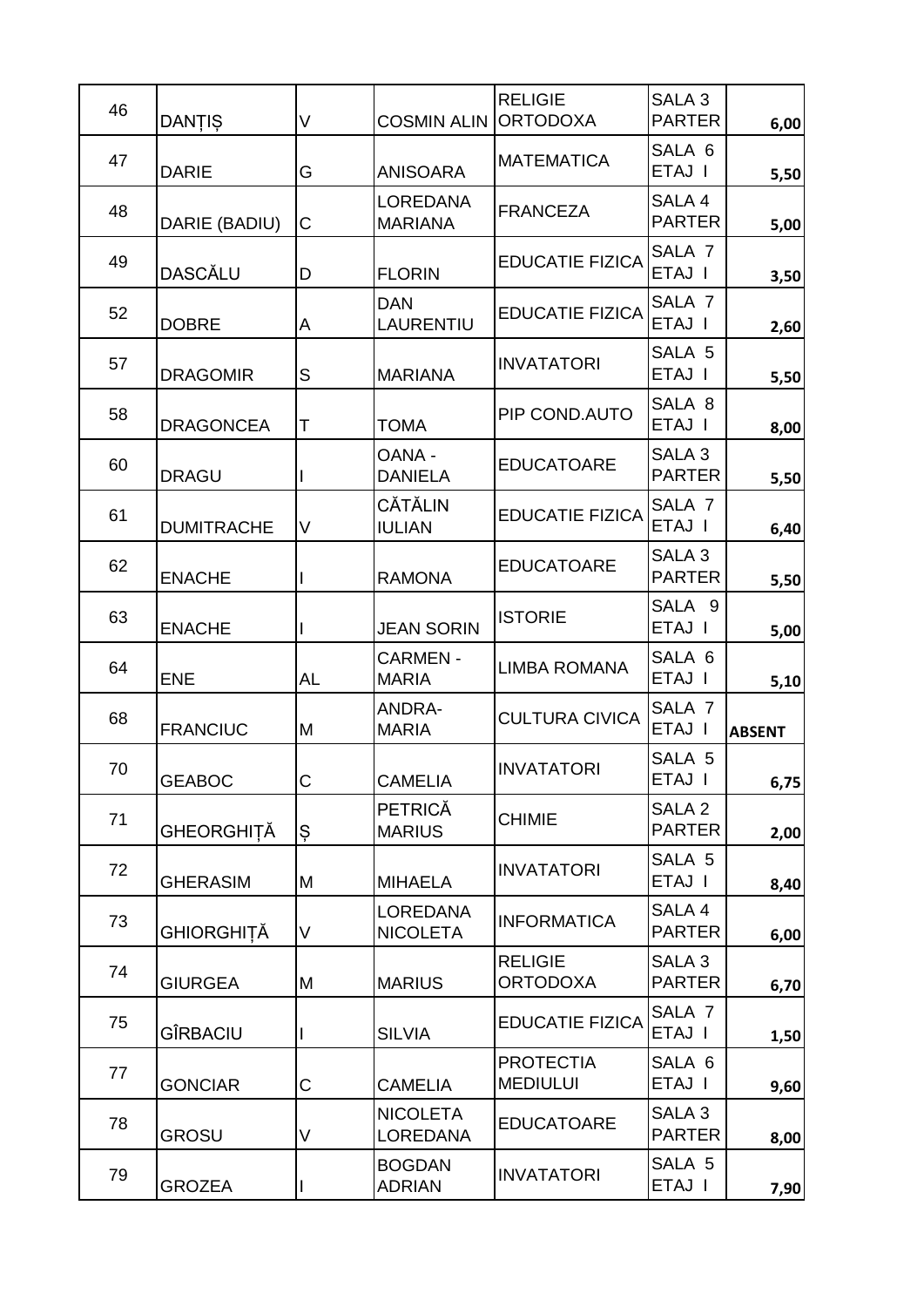| 81  | HÎRȘU              | P  | <b>CAMELIA</b>                      | <b>CHIMIE</b>                         | SALA <sub>2</sub><br><b>PARTER</b> | 6,40          |
|-----|--------------------|----|-------------------------------------|---------------------------------------|------------------------------------|---------------|
| 82  | <b>ICHIM</b>       | N. | <b>ALINA</b><br><b>RAMONA</b>       | <b>CULTURA CIVICA</b>                 | SALA <sub>7</sub><br>ETAJ I        | 7,00          |
| 83  | ILIE               | S  | <b>GABRIELA</b><br><b>RODICA</b>    | <b>EDUCATIE</b><br><b>TEHNOLOGICA</b> | SALA 9<br>ETAJ I                   | 8,40          |
| 84  | <b>IONITA</b>      | M  | <b>AIDA</b><br><b>CRISTINA</b>      | <b>EDUCATIE FIZICA</b>                | SALA <sub>7</sub><br>ETAJ I        | 3,10          |
| 85  | <b>IORGA</b>       | GH | <b>STEFAN</b>                       | <b>CHIMIE</b>                         | SALA <sub>2</sub><br><b>PARTER</b> | 5,00          |
| 87  | <b>ISTRATI</b>     | M  | <b>CLAUDIU</b><br><b>CONSTANTIN</b> | <b>ARHITECTURA</b>                    | SALA <sub>9</sub><br>ETAJ I        | <b>ABSENT</b> |
| 88  | <b>JUGĂNARU</b>    |    | VALERICĂ<br>VALI                    | <b>EDUCATIE FIZICA</b>                | SALA <sub>7</sub><br>ETAJ I        | 1,90          |
| 89  | <b>KVIATCOSCHI</b> | V  | <b>MARICELA</b>                     | <b>INVATATORI</b>                     | SALA 6<br>ETAJ I                   | 7,80          |
| 90  | <b>LUCA</b>        | Τ  | <b>ELENA-DELIA</b>                  | <b>EDUCATIE FIZICA</b>                | SALA 8<br>ETAJ I                   | 4,80          |
| 91  | <b>LUPU</b>        | F  | <b>FLORINA</b><br><b>CORINA</b>     | <b>LIMBA ENGLEZA</b>                  | SALA 8<br>ETAJ I                   | 6,80          |
| 92  | <b>MACIUCA</b>     | L  | <b>LILIANA</b>                      | <b>EDUCATOARE</b>                     | SALA 3<br><b>PARTER</b>            | 7,50          |
| 93  | <b>MANAILA</b>     |    | <b>CLAUDICA</b>                     | <b>EDUCATOARE</b>                     | SALA <sub>3</sub><br><b>PARTER</b> | <b>ABSENT</b> |
| 94  | <b>MANOLE</b>      | N  | CĂTĂLIN-<br><b>NICOLAE</b>          | <b>EDUCATIE FIZICA</b>                | SALA 8<br>ETAJ I                   | 5,80          |
| 95  | <b>MARIN</b>       | R  | <b>MIHAIL</b><br><b>TEODOR</b>      | <b>INITIERE VOCALA</b>                | SALA<br>9<br>ETAJ I                | 9,50          |
| 96  | <b>MATEIU</b>      | М. | <b>ALINA</b><br>CAMELIA             | <b>INVATATORI</b>                     | SALA 6<br>ETAJ I                   | 5,30          |
| 97  | <b>MENGHER</b>     |    | <b>TRAIAN</b>                       | <b>EDUCATIE</b><br><b>PLASTICA</b>    | SALA <sub>3</sub><br><b>PARTER</b> | 9,00          |
| 99  | <b>MILITARU</b>    | R  | <b>VIORICA</b>                      | <b>INVATATORI</b>                     | SALA 6<br>ETAJ I                   | 6,15          |
| 100 | <b>MINEA</b>       | S  | <b>IONEL</b>                        | <b>ISTORIE</b>                        | SALA 9<br>ETAJ I                   | <b>RETRAS</b> |
| 101 | <b>MIRON</b>       | Т  | <b>ADRIANA</b>                      | <b>BIOLOGIE</b>                       | SALA <sub>9</sub><br>ETAJ I        | 8,10          |
| 103 | <b>MÎRZAC</b>      |    | <b>CONSTANTA</b>                    | <b>MATEMATICA</b>                     | SALA 6<br>ETAJ I                   | 5,00          |
| 104 | <b>MOCANU</b>      |    | <b>RADU EUGEN</b>                   | <b>INITIERE VOCALA</b>                | SALA 9<br>ETAJ I                   | 8,00          |
| 106 | <b>MUNTEANU</b>    | С  | <b>SIMONA</b><br><b>IULIANA</b>     | <b>FIZICA</b>                         | SALA 9<br>ETAJ I                   | 5,10          |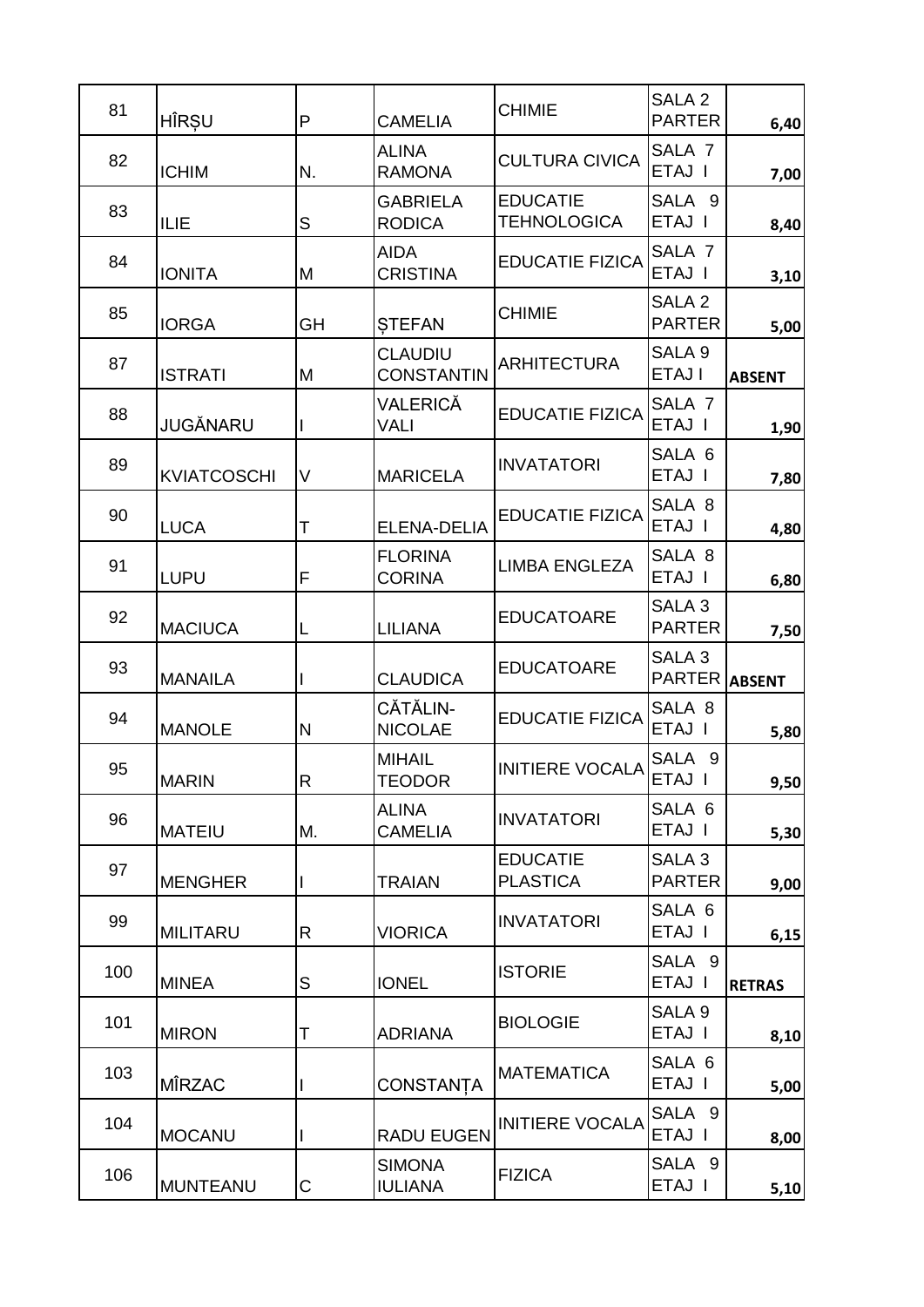| 107 | <b>MURARITA</b>           |    | <b>MARIANA</b>                    | <b>CHIMIE</b>                                   | SALA <sub>2</sub><br><b>PARTER</b> | 7,00          |
|-----|---------------------------|----|-----------------------------------|-------------------------------------------------|------------------------------------|---------------|
| 109 | <b>NEAGU</b>              | G  | <b>DANIELA</b><br><b>IONELA</b>   | <b>FRANCEZA</b>                                 | SALA 4<br><b>PARTER</b>            | 6,90          |
| 110 | <b>NEGOITA</b>            | M  | <b>VICTOR DAN</b>                 | <b>EDUCATIE FIZICA</b>                          | SALA 8<br>ETAJ I                   | 8,70          |
| 111 | <b>NOAPTES</b>            | Τ  | <b>DANIEL</b>                     | <b>INVATATORI</b>                               | SALA 6<br>ETAJ I                   | 5,55          |
| 113 | <b>OANCEA-</b><br>CĂRĂUŞU | C  | <b>ALEXANDRA</b>                  | <b>INVATATORI</b>                               | SALA 6<br>ETAJ I                   | 6,00          |
| 114 | <b>OCHIAN</b>             |    | <b>SILVIA</b>                     | <b>INVATATORI</b>                               | SALA 6<br>ETAJ I                   | 6,20          |
| 115 | <b>PAVEL</b>              | C  | <b>GABRIEL -</b><br><b>VIRGIL</b> | <b>EDUCATIE</b><br><b>PLASTICA</b>              | SALA <sub>3</sub><br><b>PARTER</b> | 8,00          |
| 117 | <b>PISLARU</b>            |    | <b>NATALIA</b>                    | <b>PSIHOPEDAGOGI</b><br><b>E SPECIALA</b>       | SALA 5<br>ETAJ I                   | 5,00          |
| 118 | <b>PLESEA</b>             | V  | <b>SIMONA</b>                     | <b>PSIHOPEDAGOGI</b><br>E SPECIALA              | SALA 5<br>ETAJ I                   | 8,50          |
| 119 | <b>PODARU</b>             | C  | <b>DALIS</b><br><b>CONSTANTIN</b> | <b>EDUCATIE FIZICA</b>                          | SALA 8<br>ETAJ I                   | <b>RETRAS</b> |
| 120 | <b>POPA</b>               | P  | <b>EUGEN</b><br><b>COSMIN</b>     | <b>EDUCATIE FIZICA</b>                          | SALA 8<br>ETAJ I                   | 5,00          |
| 121 | <b>POPESCU</b>            | N  | <b>MARIA</b>                      | <b>EDUCATOARE</b>                               | SALA 4<br><b>PARTER</b>            | 5,00          |
| 123 | <b>POTOP</b>              | N  | <b>VERONICA</b>                   | <b>EDUCATOARE</b>                               | SALA 4<br><b>PARTER</b>            | 7,00          |
| 124 | <b>PUSCOIU</b>            | S  | <b>LUCICA</b>                     | <b>EDUCATOARE</b>                               | SALA 4<br><b>PARTER</b>            | 6,50          |
| 125 | <b>RADU</b>               | I. | <b>FELICIA</b>                    | <b>INVATATORI</b>                               | SALA 6<br>ETAJ I                   | 7,15          |
| 126 | <b>RADU</b>               | S  | <b>CORINA</b><br><b>CRINA</b>     | <b>FRANCEZA</b>                                 | SALA 4<br><b>PARTER</b>            | 5,20          |
| 127 | <b>RAILEANU</b>           | С  | <b>CATALIN</b>                    | <b>EDUCATIE FIZICA</b>                          | SALA 8<br>ETAJ I                   | 6,80          |
| 128 | <b>RÂMBU</b>              | С  | <b>ALINA</b>                      | <b>EDUCATOARE</b>                               | SALA 4<br><b>PARTER</b>            | 5,00          |
| 129 | <b>RICIU</b>              | С  | <b>IULIA</b><br><b>MADALINA</b>   | <b>MATEMATICA</b>                               | SALA 6<br>ETAJ I                   | 5,30          |
| 130 | <b>ROBU</b>               | N  | <b>MARICELA</b>                   | <b>CONSILIERE</b><br><b>PSIHOPEDAGOGI</b><br>CΔ | SALA 8<br>ETAJ I                   | 5,00          |
| 132 | <b>ROTARU</b>             |    | <b>LILIANA</b>                    | <b>KINETOTERAPIE</b><br><b>INV SPECIAL</b>      | SALA 9<br>ETAJ I                   | <b>ABSENT</b> |
| 133 | <b>RUSU</b>               |    | <b>GEORGIANA</b><br><b>MONICA</b> | <b>PSIHOPEDAGOGI</b><br>E SPECIALA              | SALA 5<br>ETAJ I                   | $5,00$        |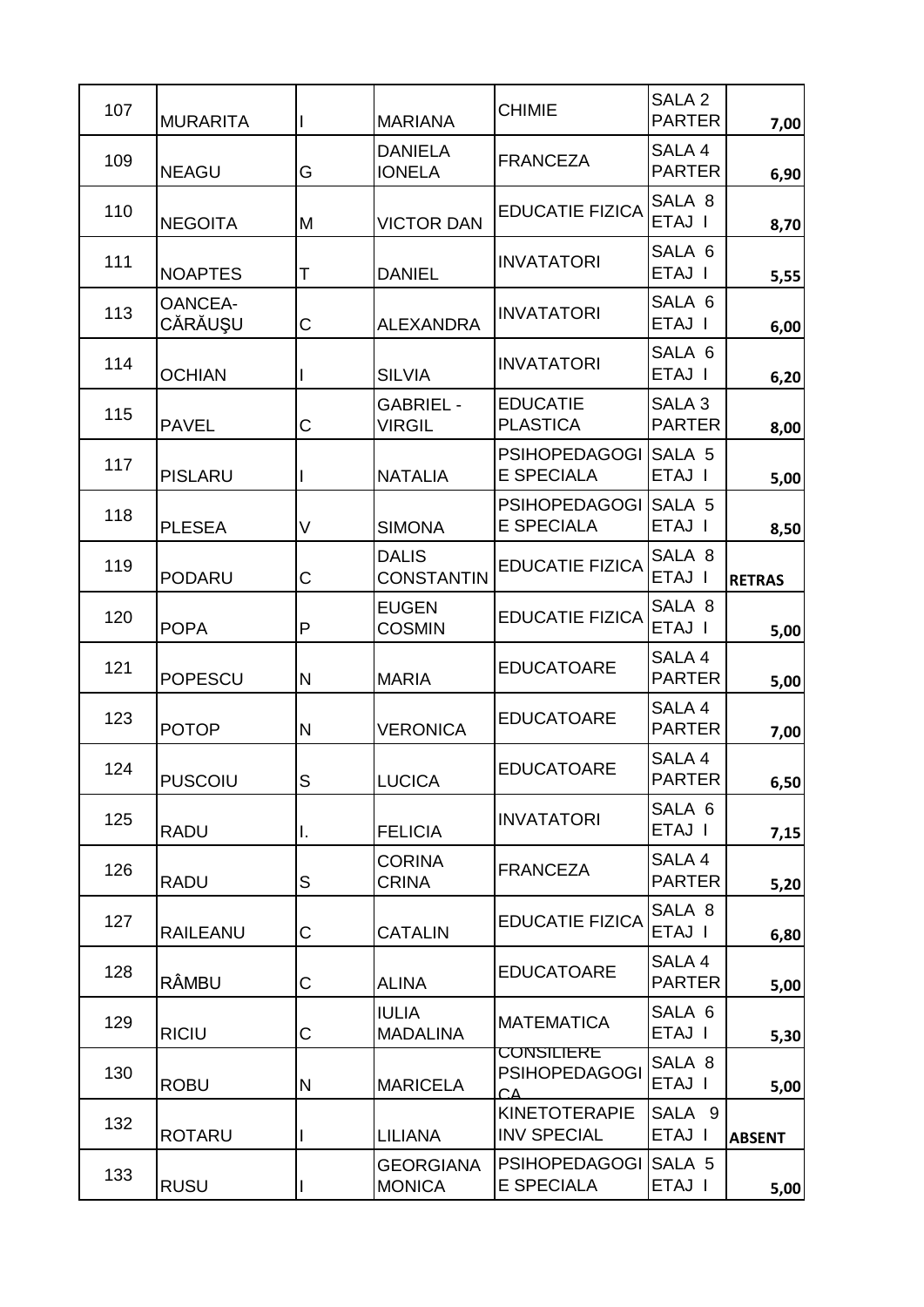| 135 | <b>SANDU</b>       | M | <b>GEORGINEL</b>                    | <b>EDUCATIE FIZICA</b>                          | SALA 8<br>ETAJ I                   | 3,25          |
|-----|--------------------|---|-------------------------------------|-------------------------------------------------|------------------------------------|---------------|
| 137 | <b>SFIRLEA</b>     | F | <b>IONELIA</b>                      | <b>INVATATORI</b>                               | SALA <sub>7</sub><br>ETAJ I        | 5,20          |
| 138 | <b>SIMIONESCU</b>  | M | <b>VIOREL MILU</b>                  | <b>LIMBA ENGLEZA</b>                            | SALA 8<br>ETAJ I                   | 6,20          |
| 139 | <b>SIRZEA</b>      | S | <b>ELENA</b><br><b>VERONICA</b>     | <b>PSIHOPEDAGOGI</b><br><b>E SPECIALA</b>       | SALA 5<br>ETAJ I                   | 9,00          |
| 140 | <b>SOARE</b>       | A | <b>ANAMARIA</b>                     | <b>LIMBA ENGLEZA</b>                            | SALA 8<br>ETAJ I                   | <b>ABSENT</b> |
| 141 | <b>SOARE</b>       |   | <b>OANA</b>                         | <b>EDUCATOARE</b>                               | SALA 4<br><b>PARTER</b>            | 7,00          |
| 142 | <b>STAN</b>        |   | <b>VASILE NICU</b>                  | <b>CHIMIE</b>                                   | SALA <sub>2</sub><br><b>PARTER</b> | 5,50          |
| 144 | <b>STATACHE</b>    | V | <b>IULIAN</b><br><b>VIOREL</b>      | <b>INVATATORI</b>                               | SALA <sub>7</sub><br>ETAJ I        | 7,40          |
| 147 | <b>TATARU</b>      | F | <b>ALEXANDRA</b><br><b>ANAMARIA</b> | <b>CONSILIERE</b><br><b>PSIHOPEDAGOGI</b><br>CΔ | SALA 8<br>ETAJ I                   | 6,00          |
| 148 | TĂNASE             | С | <b>MARIUS</b><br><b>ADRIAN</b>      | <b>INFORMATICA</b>                              | SALA 4<br><b>PARTER</b>            | 6,10          |
| 149 | TĂNASE<br>(MOROIU) | S | <b>GEORGIANA</b>                    | <b>LIMBA ROMANA</b>                             | SALA 6<br>ETAJ I                   | 2,20          |
| 150 | <b>TITOIU</b>      | M | <b>MIRELA</b>                       | <b>EDUCATOARE</b>                               | SALA 4<br><b>PARTER</b>            | 7,00          |
| 151 | <b>TOMA</b>        | M | <b>VIORICA</b>                      | <b>EDUCATIE</b><br><b>MUZICALA</b>              | SALA 8<br>ETAJ I                   | 9,00          |
| 152 | <b>TRANDAFIR</b>   |   | <b>ELENA</b>                        | <b>EDUCATIE</b><br><b>TEHNOLOGICA</b>           | SALA 9<br>ETAJ I                   | 8,00          |
| 153 | <b>TUDOR</b>       | С | <b>GEORGETA</b>                     | <b>FRANCEZA</b>                                 | SALA 4<br><b>PARTER</b>            | 6,20          |
| 155 | VAHNOVSCHI         | P | <b>JULIETA</b>                      | <b>INVATATORI</b>                               | SALA <sub>7</sub><br>ETAJ I        | 5,40          |
| 156 | VARLAN             | A | <b>MARIANA</b>                      | <b>INVATATORI</b>                               | SALA <sub>7</sub><br>ETAJ I        | 5,00          |
| 157 | <b>VASILE</b>      | M | <b>ADRIAN</b><br><b>FLORINEL</b>    | <b>FIZICA</b>                                   | SALA 9<br>ETAJ I                   | <b>RETRAS</b> |
| 158 | <b>VISAN</b>       | G | <b>RAMONA</b>                       | <b>PSIHOPEDAGOGI</b><br><b>E SPECIALA</b>       | SALA 5<br>ETAJ I                   | 9,00          |
| 159 | <b>VIZITIU</b>     | С | <b>ANA MARIA</b>                    | <b>LIMBA ROMANA</b>                             | SALA 6<br>ETAJ I                   | 5,00          |
| 161 | <b>VLADESCU</b>    | T | <b>MIHAELA</b>                      | <b>EDUCATIE FIZICA</b>                          | SALA 8<br>ETAJ I                   | 8,90          |
| 162 | <b>VOICU</b>       |   | <b>RAMONA</b>                       | <b>EDUCATOARE</b>                               | SALA 4<br><b>PARTER</b>            | 8,50          |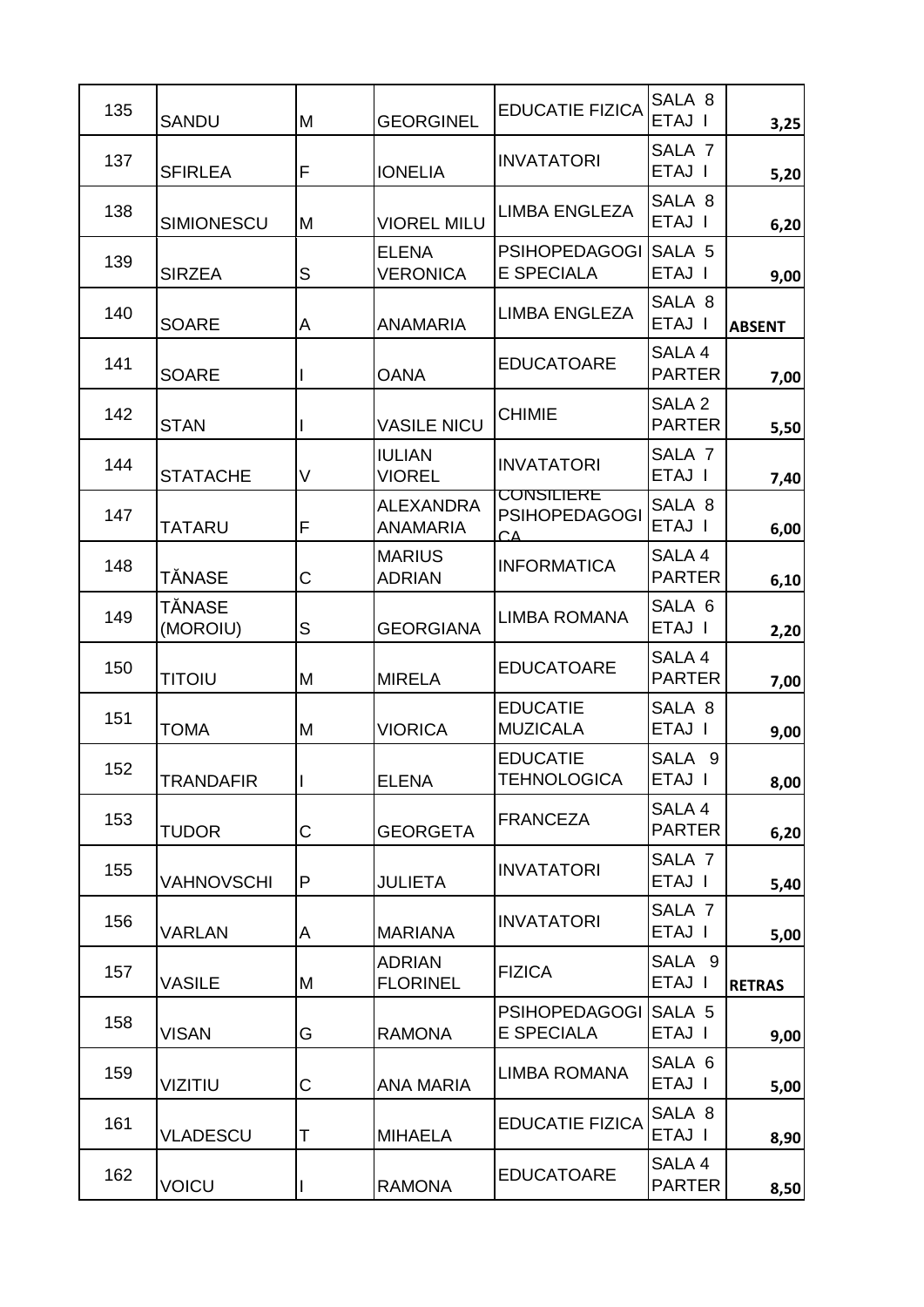| 163 | <b>VRINCEANU</b>           | G | <b>NICUSOR</b>             | <b>INVATATORI</b>                         | SALA <sub>7</sub><br>ETAJ I        | 5,85 |
|-----|----------------------------|---|----------------------------|-------------------------------------------|------------------------------------|------|
| 164 | <b>VRINCEANU</b>           | R | <b>DIDINA</b>              | <b>PSIHOPEDAGOGI</b><br><b>E SPECIALA</b> | SALA 5<br>ETAJ I                   | 8,00 |
| 165 | <b>VULCAN</b><br>(COFĂREA) | N | IONICA -<br><b>VIOLETA</b> | <b>EDUCATOARE</b>                         | SALA 4<br><b>PARTER</b>            | 7,00 |
| 167 | ZĂNCESCU                   |   | <b>FLORIN</b>              | <b>EDUCATIE FIZICA</b>                    | SALA 8<br>ETAJ I                   | 5,90 |
| 168 | <b>ZLOTA</b>               | S | MIHAI-<br><b>SERAFIM</b>   | <b>RELIGIE</b><br><b>ORTODOXA</b>         | SALA <sub>3</sub><br><b>PARTER</b> | 7,20 |

Președinte Comisie Centru de concurs judetean prof. Mihail FÂSAN